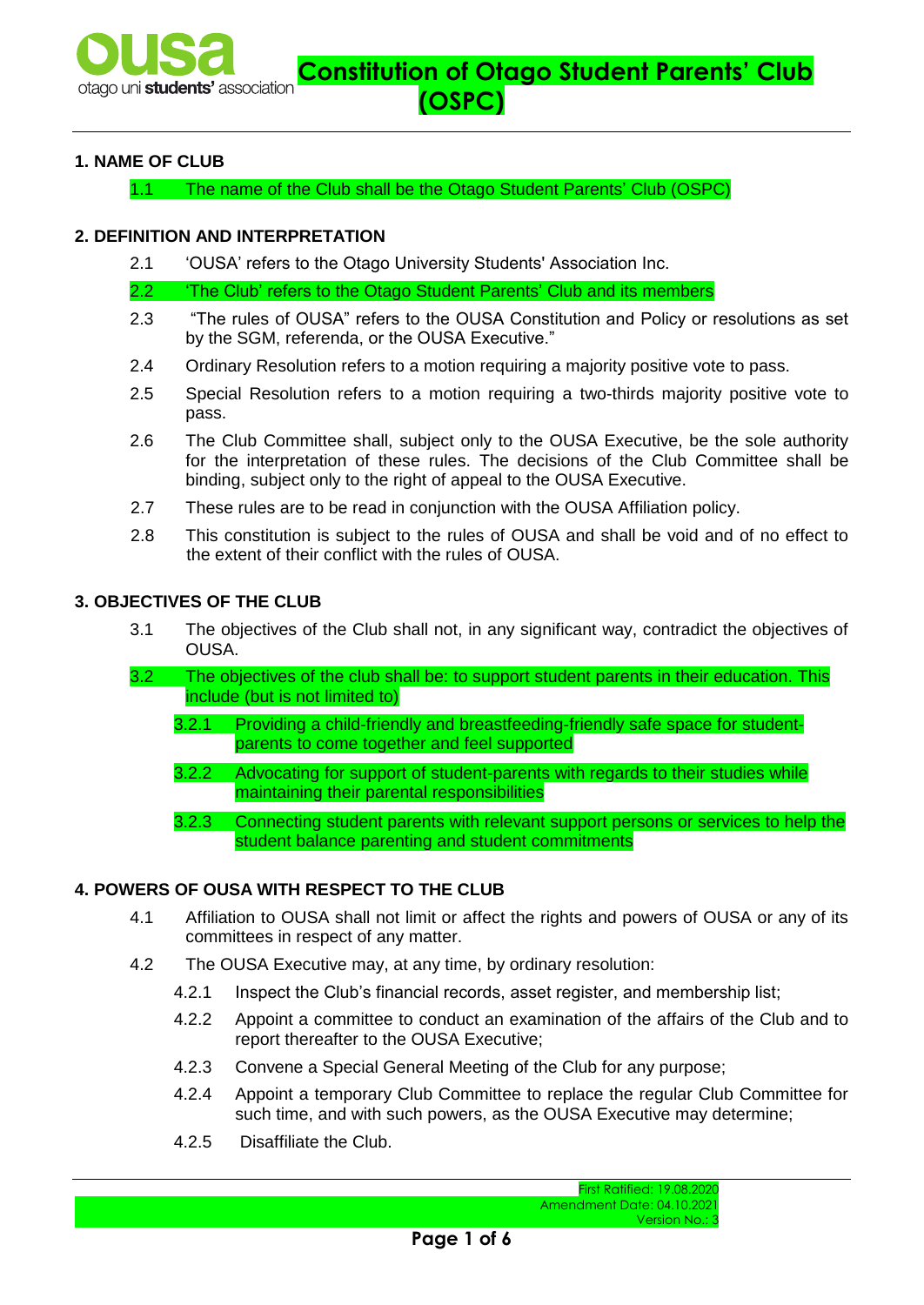

# **5. POWERS OF THE CLUB**

- 5.1 The Club is not formed for the pecuniary gain of its members.
	- 5.1.1 The Club may make payment as reasonable remuneration to any servant or officer of The Club or the payment of reasonable expense to any authorised representative or delegate of the Club.
	- 5.1.2 Reasonable remuneration shall not exceed market rates for the provision of equivalent goods or services.

#### **6. AFFILIATION**

- 6.1 The Club shall be affiliated to OUSA.
- 6.2 The Club and its members present and future shall be bound by the rules of OUSA, and every such Club and all such members shall be so bound in all respects. Where the OUSA constitution is not expressly mentioned in the constitution of the Club, the provisions of the OUSA constitution shall be read into the document.
- 6.3 The Club's affiliation to OUSA shall automatically lapse if The Club fails or ceases to comply with the OUSA Affiliation Policy or Section 18 of the OUSA Constitution and Rules.
- 6.4 The Club shall not become affiliated to or in any way connected with any other organisation without the consent of the OUSA Executive.
	- 6.4.1 Any affiliation to any other body entered into without the OUSA Executive's consent shall be null and void.

#### **7. LIABILITIES INCURRED BY THE CLUB**

- 7.1 The Club shall not enter into any loan agreement of a value greater than NZ\$1000 without approval by ordinary resolution of the OUSA Executive.
- 7.2 OUSA shall not be responsible for any liabilities or debts incurred by the Club.

#### **8. MEMBERSHIP**

- 8.1 The Club shall, in normal circumstances, have no less than 75% of total membership comprised of OUSA/OPSA members.
- 8.2 The Club shall in normal circumstances have no less than ten members.
- 8.3 Membership of the Club shall be open to all members of OUSA/OPSA.
- 8.4 Membership can be restricted to a subsection of OUSA/OPSA members provided that the restrictions do not contravene the laws of New Zealand.
- 8.5 Persons shall become members of the Club when an application for membership is given in writing to the Club Committee and accompanied with the annual subscription fee (if applicable).
- 8.6 The Club shall only levy upon its members such fees or subscriptions as have been ratified by the AGM of the Club.
- 8.7 Any member of the Club who does not pay any required subscription within one calendar month of joining shall not be permitted to exercise the privileges of membership until the subscription is paid.
- 8.8 Membership shall be deemed to continue until a formal resignation is received by the Club Committee or by the end of the calander year.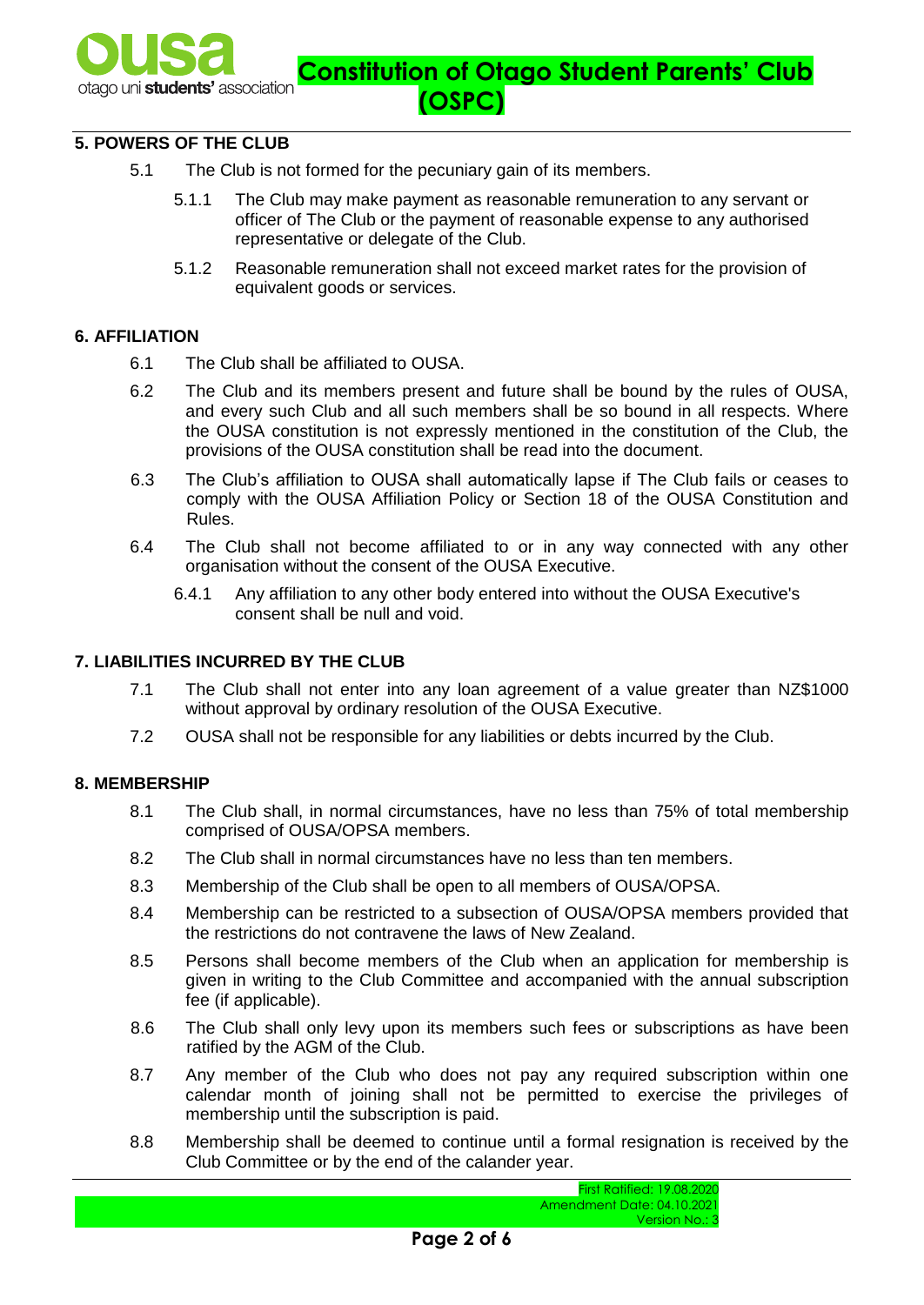

- 8.9 A club member may not be suspended or expelled unless the committee resolves to do so by special resolution.
	- 8.9.1 The suspended member will be relieved of any powers and responsibilities and is not permitted to attend club activities.
	- 8.9.2 A special general meeting must be called within three months to expel the member or the suspension lapses.
- 8.10 The following procedure must be used to expel a club member:
	- 8.10.1 Written notice of any meeting regarding the expulsion and of the basic allegations and charges against the member must be received in person 30 days prior to the meeting taking place.
	- 8.10.2 That a special general meeting is called which the member to be expelled may attend in person, or submit in written form, grounds for his or her defence.
	- 8.10.3 The motion to expel a club member must be passed by special resolution.
	- 8.10.4 That the member is informed in writing of the decision of the meeting and the length of his or her expulsion.
- 8.11 Where a member of the Club is expelled, that member shall have the right of appeal to the OUSA Executive.

### **9. ANNUAL GENERAL MEETING (AGM)**

- 9.1 The Annual General Meeting (AGM) of the Club shall be held during the month of September or October at such time and place as the Club Committee shall decide.
- 9.2 The AGM shall be held for the following purposes:
	- 9.2.1 To receive, from the Club Committee, a report of the proceedings of the previous year and a statement of the Club accounts;
	- 9.2.2 To elect the officers of the Club Committee for the following year;
	- 9.2.3 To conduct any general business.
- 9.3 The President, or in their absence any member appointed by the meeting, shall be chair of the meeting.
- 9.4 Every motion shall be moved by one Club member and seconded by another.
- 9.5 Every member present shall be entitled to one vote,
	- 9.5.1 In the case of an equality of votes the Chair shall have a second or casting vote.
- 9.6 The quorum shall be 20 per cent of the Club's total members or 6 members, whichever is greater.
- 9.7 At least 14 days notice of the AGM shall be given to all members, by posting a notice on the OUSA notice board and/or facebook or email.
	- 9.7.1 The notice shall include an agenda of business to be conducted at the AGM.

### **10. SPECIAL GENERAL MEETINGS AND NO CONFIDENCE VOTES**

- 10.1 The Club Committee on their own behalf or on the signed request of a quorum of members may at any time call a Special General Meeting.
	- 10.1.1 If the Club Committee does not call a meeting within 14 days of receiving such a request, the requestors may themselves call a Special General Meeting.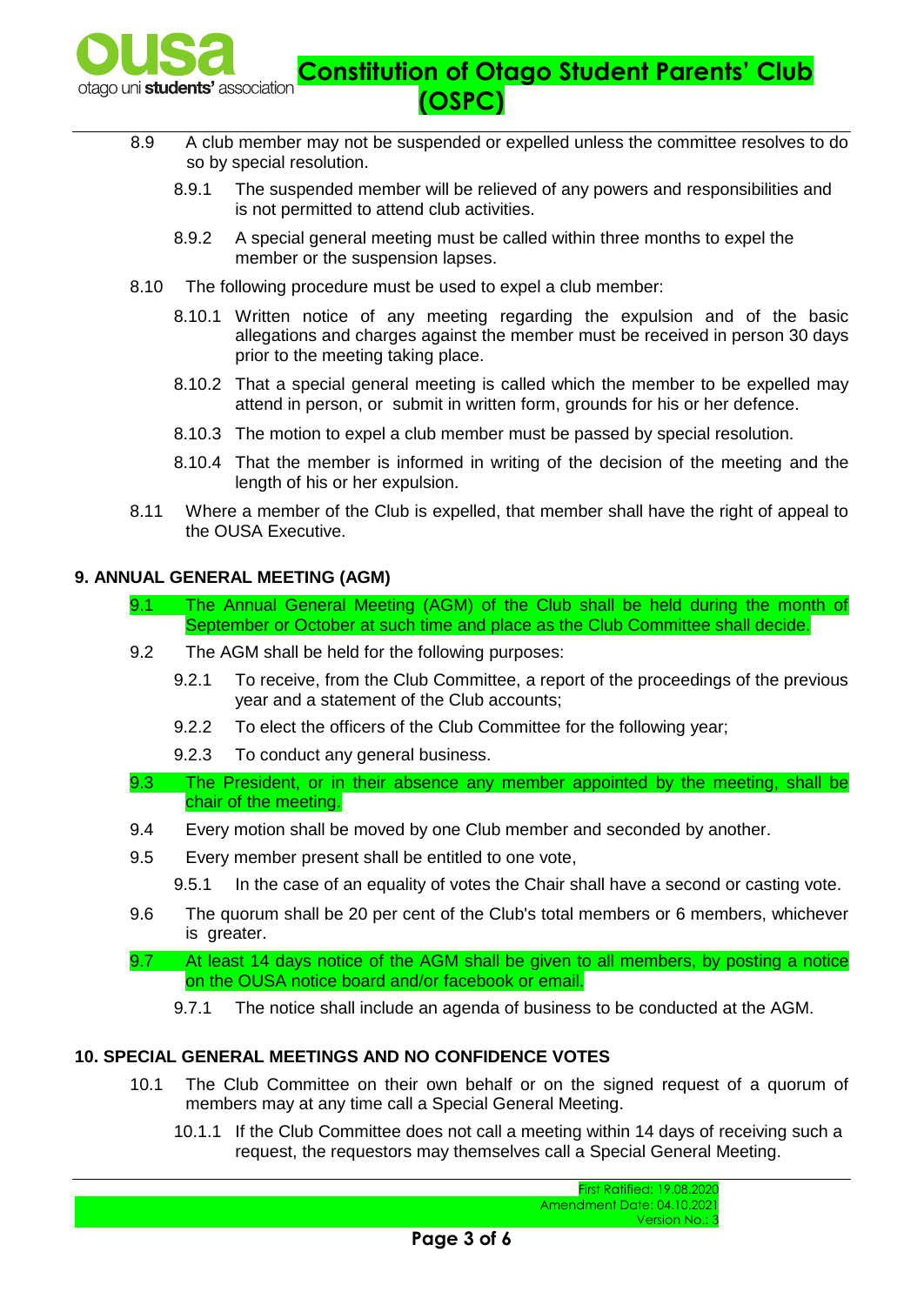

- 10.1.2 Notice of a Special General Meeting shall be given in the manner described above for an AGM.
- 10.2 The conduct, voting procedures and quorum of a Special General Meeting shall be the same as those prescribed for the AGM.
- 10.3 At any Special General Meeting a motion of no confidence in the Club Committee, or any member thereof, may be passed by special resolution provided that 14 days notice of such intention has been given.
	- 10.3.1 On the passing of such motion, the Committee member shall be deemed to have resigned and the meeting shall then have the power to, and may proceed to, elect a new Committee member to the vacant position (s).
	- 10.3.2 Such new member shall hold office until the next AGM.

# **11. CLUB OFFICERS AND THEIR ELECTION**

- 11.1 The management and control of the Club shall be deputed to the officers of the club who represent the Committee of the Club.
- 11.2 The Committee of the Club shall consist of a maximum of 5 people, being President, Secretary, Treasurer, Otago Polytechnic Liaison, and Otago University Liaison, all of whom shall be elected at the Annual General Meeting.
- 11.3 Every candidate for office shall be nominated at the meeting by one member of the Club and seconded by another.
- 11.4 Every member present at the meeting shall be entitled to one vote.
- 11.5 In the event of two or more candidates receiving an equal number of votes, the chair of the meeting shall have a second or casting vote.
- 11.6 The Club Officers shall hold office for one year following their appointment or until an officer resigns.
	- 11.6.1 Such resignation shall be effective immediately upon receipt in writing by the committee.
	- 11.6.2 If a vacancy on the Club Committee occurs during the year, providing that a quorum remains, the Club Committee may appoint any member to fill such a vacancy, unless it has occured due to a no confidence vote.
	- 11.6.3 If a vacancy occurs due to a no confidence vote then section 10 of this constitution applies.

### **12. THE CLUB COMMITTEE**

- 12.1 The Club Committee shall have full power at its meetings to deal with all matters relating to the objectives of the Club.
	- 12.1.1 Any matters relating to the interpretation of these rules;
	- 12.1.2 Except where power is vested in the Club at a general meeting.
- 12.2 All decisions shall be valid and binding on the members, only so far as they do not conflict with these rules, the rules of OUSA, or decisions of the OUSA Executive.
- 12.3 The Club Committee shall meet at such times as it deems fit.

12.4 The President, or in their absence, any member appointed by the Club Committee, shall, in the case of an equality of votes, have a second or casting vote at all Club Committee meetings.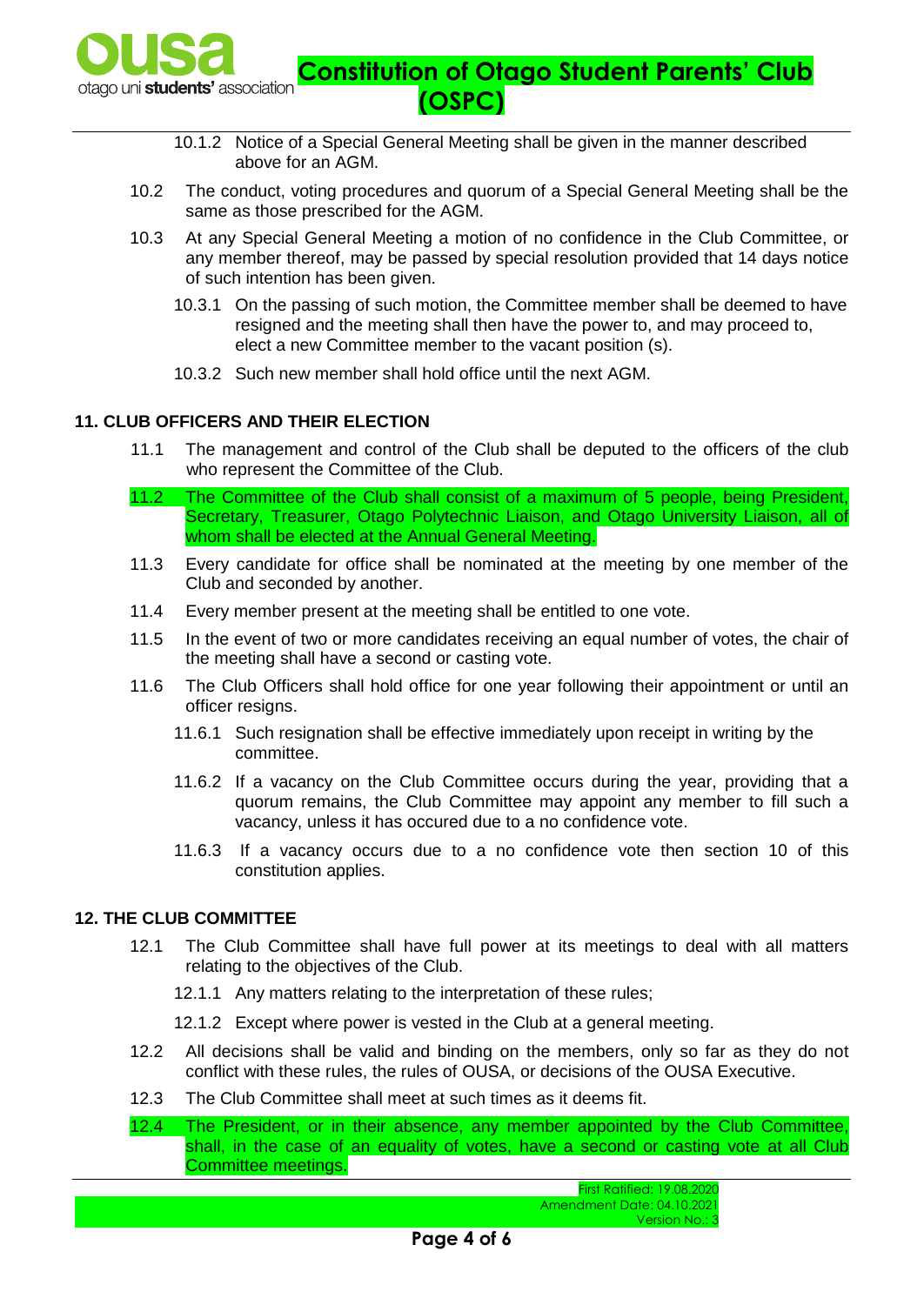

- 12.5 The quorum for Club Committee meetings shall be at least 51% Club Committee members.
- 12.6 One member of the Club Committee shall be elected to represent the Club on the OUSA Affiliated Clubs Council.

# **13. FINANCE, PROPERTY AND RECORDS OF THE CLUB**

13.1 The funds of the Club shall be in the control of the Club Committee, which will depute the Treasurer to manage them.

#### 13.2 The Treasurer shall also:

- 13.2.1 Keep a true record and account of all the receipts and payments of the Club including bank statements;
- 13.2.2 Prepare the statement of accounts and balance sheet for the financial year;
- 13.2.3 Keep the Club's asset register up to date.

## 13.3 The Secretary shall:

- 13.3.1 Keep a true record and account of the proceedings and meetings of the Club and the Club Committee;
- 13.3.2 Keep a correct and up to date membership list;
- 13.3.3 Conduct and archive all correspondence relating to the club.

### **14. DISAFFILIATION OF THE CLUB FROM OUSA**

- 14.1 A club may disaffiliate from OUSA at any time by notifying the CDO in writing.
	- 14.1.1 Such notification will provide reasons for why the club is disaffiliating from OUSA.
	- 14.1.2 Notification will be provided by supplying the Club's AGM Minutes to that effect.

### **15. DISSOLUTION OF THE CLUB**

- 15.1 If the club's committee members are unable to be contacted using all possible means for a period of six months the club will be deemed to be dissolved.
- 15.2 Upon dissolution of the Club:

15.2.1 All funds remaining after debts have been cleared will be distributed to OUSA.

15.2.2 All assets will be distributed to OUSA.

### **16. AMENDMENT OF THIS CONSTITUTION**

- 16.1 Proposed amendments to the constitution of the Club must be approved at the Clubs General Meeting, then ratified by the OUSA Executive.
	- 16.1.1 Any proposed amendments to the constitution must be highlighted;
	- 16.1.2 Proposed amendments must be attached with the Clubs General Meeting minutes for OUSA Executive ratification.
	- 16.1.3 Proposed amendments and Club General Meeting minutes must be sent to the Clubs Development Officer, who shall pass onto the OUSA Recreation Officer.